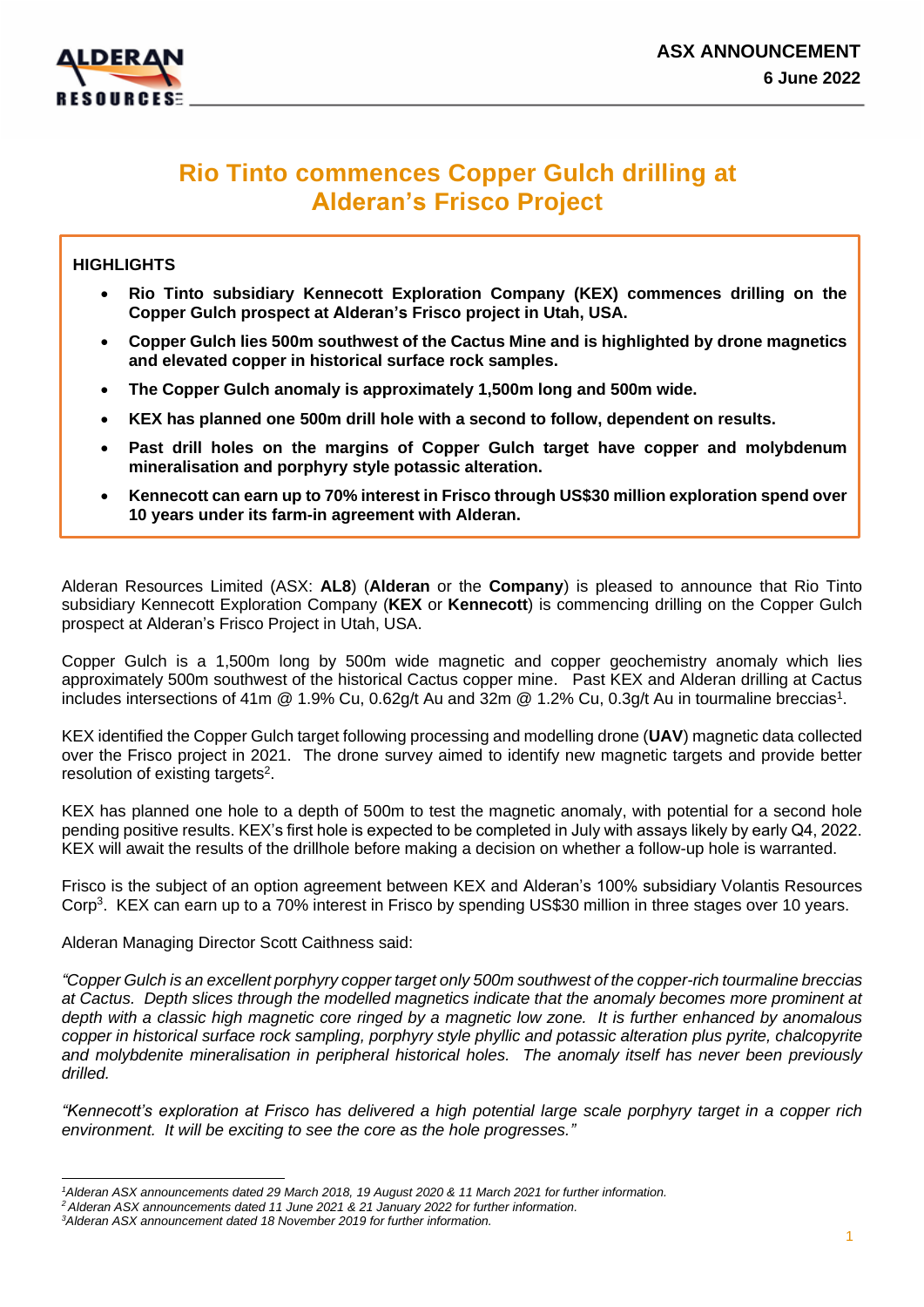

# **Copper Gulch**

KEX identified the Copper Gulch target following completion of in-house processing and modelling of its drone magnetics and orthophoto surveys, field inspections and review of historical core from holes drilled on the margins of the target. The aerial surveys covered the majority of Sawmill Canyon, which hosts Cactus, in greater detail than previous aerial surveys with a total of 21.5km<sup>2</sup> flown for magnetics at 25m line spacing (see Figure 1). Results clearly define already known targets and highlight Copper Gulch.



*Figure 1: Frisco reduced to pole magnetics image highlighting the anomalous copper zone outlining the Copper Gulch target to the southwest of Cactus.*

Copper Gulch is a 1,500m by 500m coincident magnetic high and copper rock sample anomaly. The magnetic anomaly becomes better defined at depth where a prominent magnetic high is circled by mag lows (see Figure 2). Historical surface rock samples contain anomalous copper and KEX surface mapping has identified mineralised and phyllic altered porphyry dikes. The anomaly has a similar NW-SE trend to other structures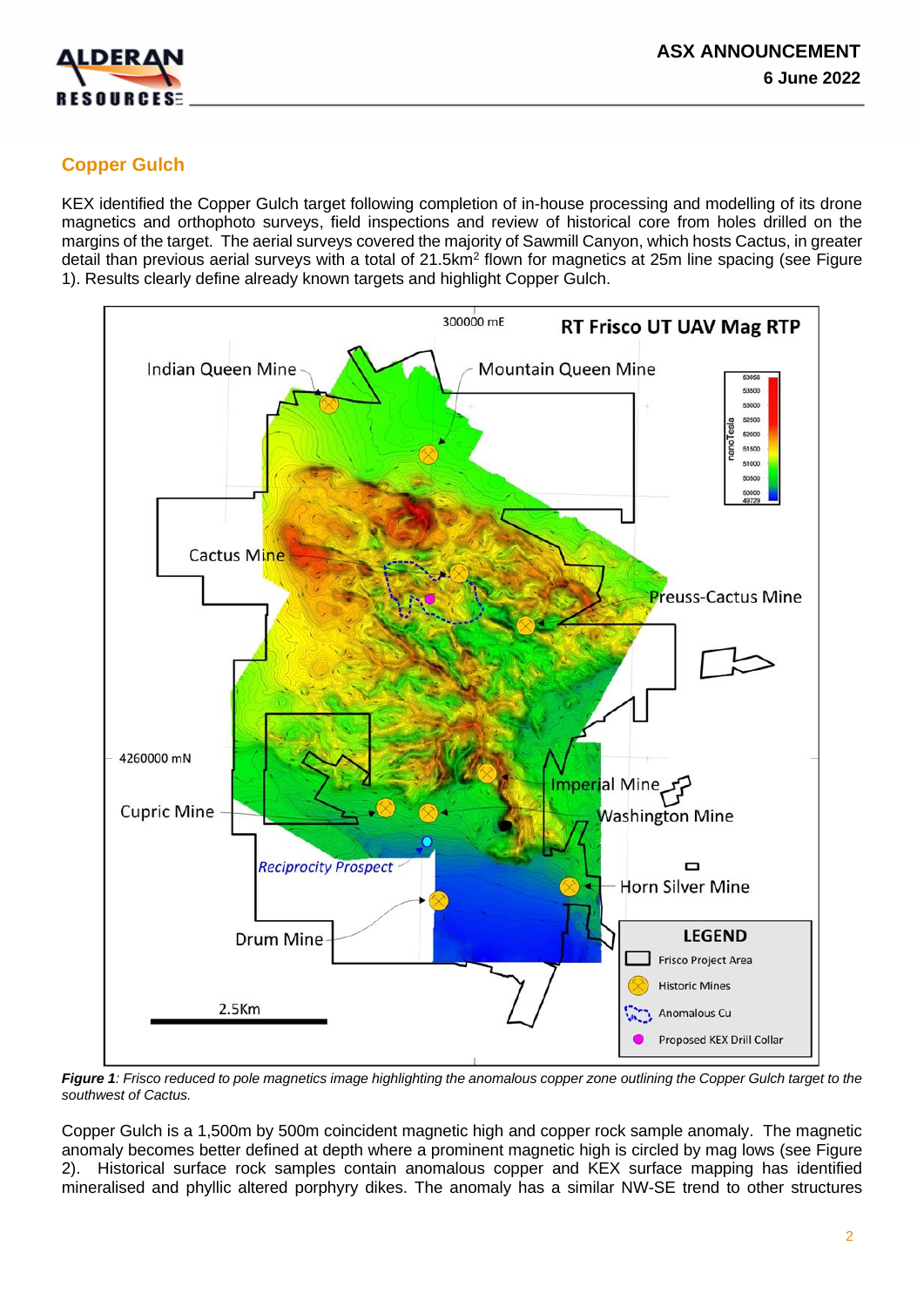

observed including the Sawmill Canyon which hosts a number of copper and gold-rich tourmaline breccia pipes including Cactus.

Three historical holes have been drilled peripheral to the magnetic high anomaly. A KEX review of drill core from these holes identified potassic alteration and tourmaline breccias plus copper and molybdenum mineralisation in veinlets and along fractures typically associated with porphyry deposits. The most significant mineralised intercept was 30m @ 0.2% Cu from 640m downhole. The observations support the concept of a porphyry centre occurring below a large magnetic low. The magnetic lows surrounding the magnetic high are interpreted to represent potential Cactus tourmaline breccia type targets.



*Figure 2: Depth slice 500m from surface of the Frisco magnetics highlighting the Copper Gulch target which is defined by a magnetic high and coincident anomalous copper zone.*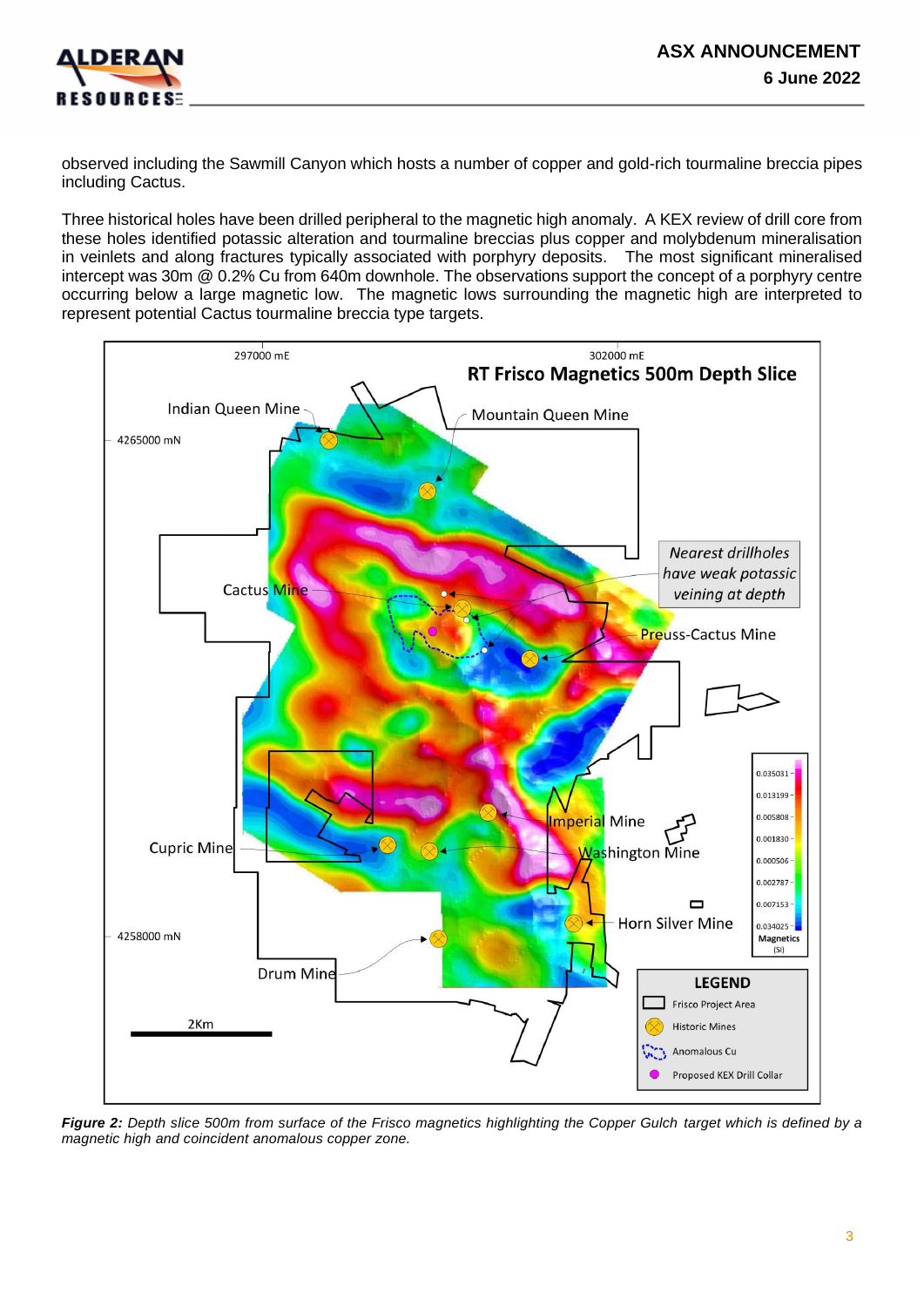

## **Frisco Project**

The Frisco Project lies approximately 300km southwest of Salt Lake City in Utah (Figure 3) and contains numerous historical copper-gold and lead-zinc-silver mines such as the Horn Silver mine and the Cactus and Imperial copper mines. Mineralisation at Frisco consists of skarn or carbonate replacement deposits containing copper and other base and precious metals at Accrington, plus breccia-hosted copper-gold-silver mineralisation such as at Cactus Mine. Historical exploration has also intersected copper-molybdenum mineralisation within several deeper holes in Upper Cactus Canyon.



*Figure 3: Alderan Resources project locations in western Utah.*

Frisco was explored historically for copper and gold, including by Alderan, prior to signing an agreement with KEX in November 2019. Under the terms of the farm in agreement, KEX can earn up to a 70% interest in the project through spending US\$30 million on exploration in three stages over a total of 10 years. The first stage requires KEX to spend US\$6.0 million by November 2023 to earn a 55% interest.

KEX's exploration focus at Frisco is a porphyry copper-gold-molybdenum deposit.

KEX completed nine holes at Frisco with results for holes SAWM0001 to 0004 released by Alderan on 11 March 2021 and results for holes SAWM0005 to 0009 released on 11 June 2021.

This announcement was authorised for release by the Board of Alderan Resources Limited.

#### **ALDERAN RESOURCES LIMITED**

ABN: 55 165 079 201 Suite 23, 513 Hay Street, Subiaco, 6008, WA [www.alderanresources.com.au](http://www.alderanresources.com.au/)

For further information: **e:**[info@alderanresources.com.au](mailto:info@alderanresources.com.au)

**p:** +61 8 6143 6711 Scott Caithness Managing Director [scott@alderanresources.com.au](mailto:scott@alderanresources.com.au)